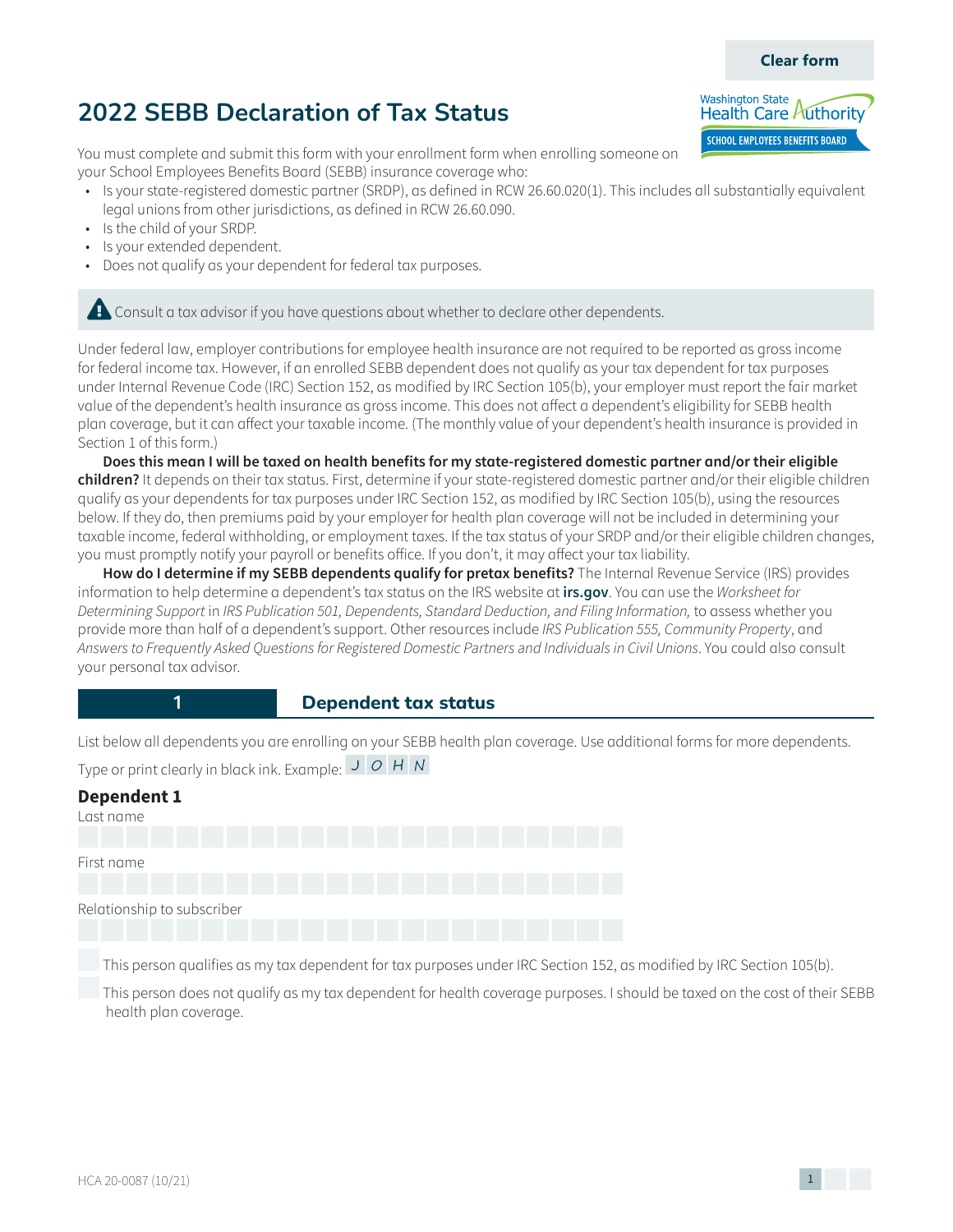### **Dependent 2**

| Last name                  |  |  |  |  |  |  |  |
|----------------------------|--|--|--|--|--|--|--|
| First name                 |  |  |  |  |  |  |  |
| Relationship to subscriber |  |  |  |  |  |  |  |

This person qualifies as my tax dependent for tax purposes under IRC Section 152, as modified by IRC Section 105(b).

 This person does not qualify as my tax dependent for health coverage purposes. I should be taxed on the cost of their SEBB health plan coverage.

| Dependent 3<br>Last name   |  |  |  |  |  |
|----------------------------|--|--|--|--|--|
|                            |  |  |  |  |  |
| First name                 |  |  |  |  |  |
|                            |  |  |  |  |  |
| Relationship to subscriber |  |  |  |  |  |
|                            |  |  |  |  |  |

This person qualifies as my tax dependent for tax purposes under IRC Section 152, as modified by IRC Section 105(b).

 This person does not qualify as my tax dependent for tax purposes. I should be taxed on the cost of their SEBB health plan coverage.

# **State benefit contributions**

SRDP & children who do not qualify as your tax dependents<sup>[1](#page-1-0)</sup>.................\$1,254

The information below shows the monthly amount that will be added to your total gross income and calculated into your withholding tax if you indicate above that a dependent does not qualify as a tax dependent for tax purposes. This will be reflected on your payroll statement and on your W-2.

| 2022 state contribution for<br>medical, dental, and vision<br>coverage for: | 2022 state contribution for dental<br>coverage only | 2022 state contribution for vision<br>coverage only |  |  |  |  |
|-----------------------------------------------------------------------------|-----------------------------------------------------|-----------------------------------------------------|--|--|--|--|
| Children who do not qualify                                                 | Children who do not qualify                         | Children who do not qualify as your tax             |  |  |  |  |

qualify as your tax dependents<sup>1</sup>......\$100

SRDP & children who do not

<span id="page-1-0"></span>

|  | $^1$ This includes children of an SRDP, extended dependent, or other non-qualified tax dependent. |  |  |
|--|---------------------------------------------------------------------------------------------------|--|--|
|--|---------------------------------------------------------------------------------------------------|--|--|

SRDP & children who do not

qualify as your tax dependents<sup>1</sup>........ \$14

32<sup>2</sup>